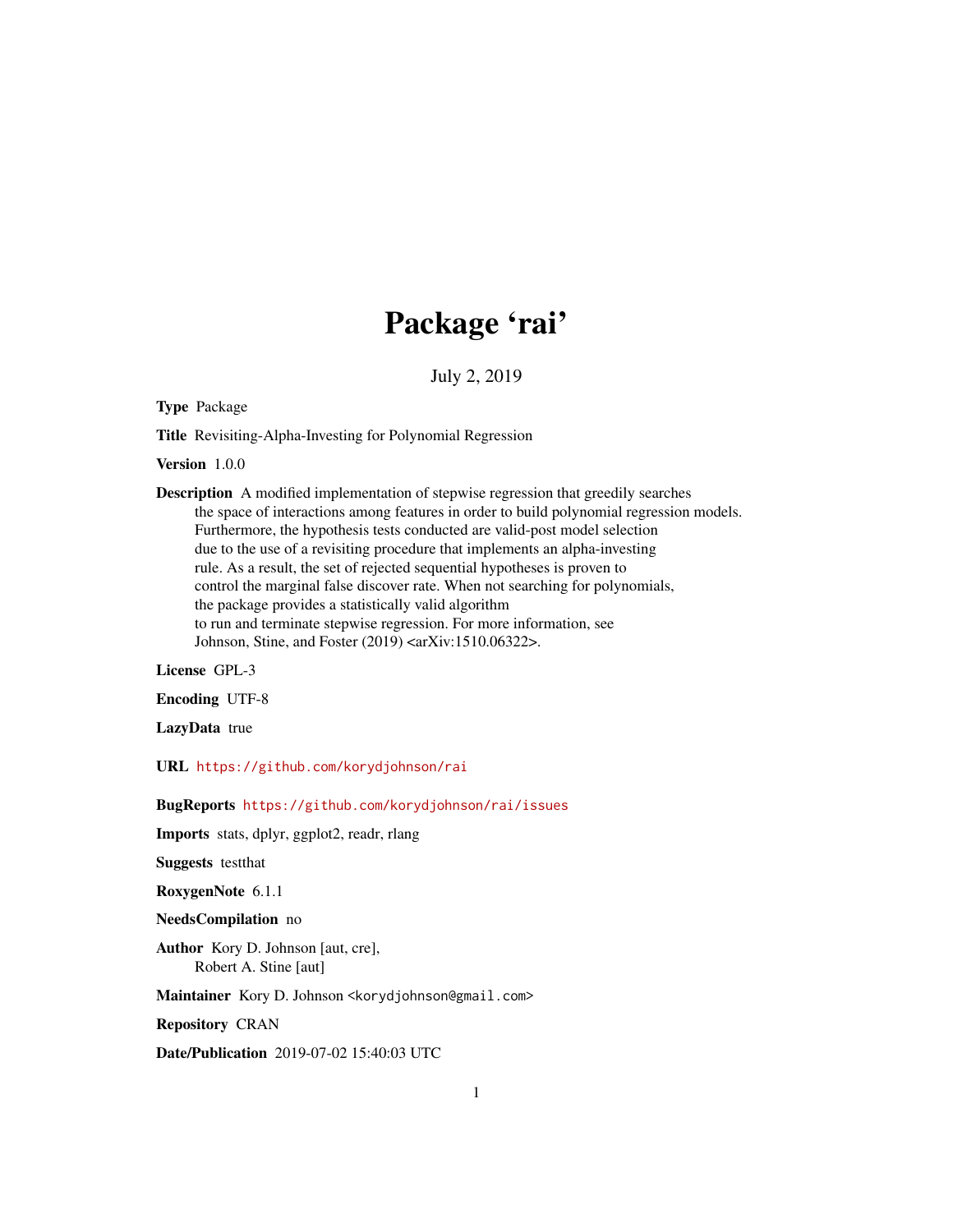### <span id="page-1-0"></span>R topics documented:

| Index |  |
|-------|--|
|       |  |
|       |  |
|       |  |
|       |  |
|       |  |
|       |  |

Auction *Internal function to manage multiple experts.*

#### <span id="page-1-1"></span>Description

runAuction is the workhorse of the rai package: it takes an initial expert list and runs the Revisiting Alpha-Investing algorithm to greedily fit (optional) polynomials and interactions to data. The term "auction" is the result of multiple experts bidding to perform the test which determines stepwise ordering. This function is not intended to be called directly, but through [rai](#page-6-1).

#### Usage

vif(res, y, X, x, n, p, m, TSS, lmFit)

runAuction(experts, gWealth, theData, y, alg, poly, searchType, m, sigma, omega, reuse, nMaxTest, verbose, save, lmFit)

#### Arguments

| res        | residuals from current model.                                                                                                                                                                                                                                                       |
|------------|-------------------------------------------------------------------------------------------------------------------------------------------------------------------------------------------------------------------------------------------------------------------------------------|
| У          | the response as a single column matrix.                                                                                                                                                                                                                                             |
| X          | covariates in the current model.                                                                                                                                                                                                                                                    |
| X          | covariate being tested for addition into the model.                                                                                                                                                                                                                                 |
| n          | number of observations.                                                                                                                                                                                                                                                             |
| p          | number of predictors in the <i>current</i> model.                                                                                                                                                                                                                                   |
| m          | number of observations used in subsampling for variance inflation factor esti-<br>mate of r.squared.                                                                                                                                                                                |
| <b>TSS</b> | total sum of squares; considering current residuals to be the response.                                                                                                                                                                                                             |
| lmFit      | The core function that will be used to estimate linear model fits. The default<br>is .lm.fit, but other alternatives are possible. Note that it does not use formula<br>notation as this is costly. Another recommended option is fastLmPure from<br>ReppEigen or related packages. |
| experts    | list of expert objects. Each expert is the output of makeStepwiseExpert or<br>makeScavengerExpert.                                                                                                                                                                                  |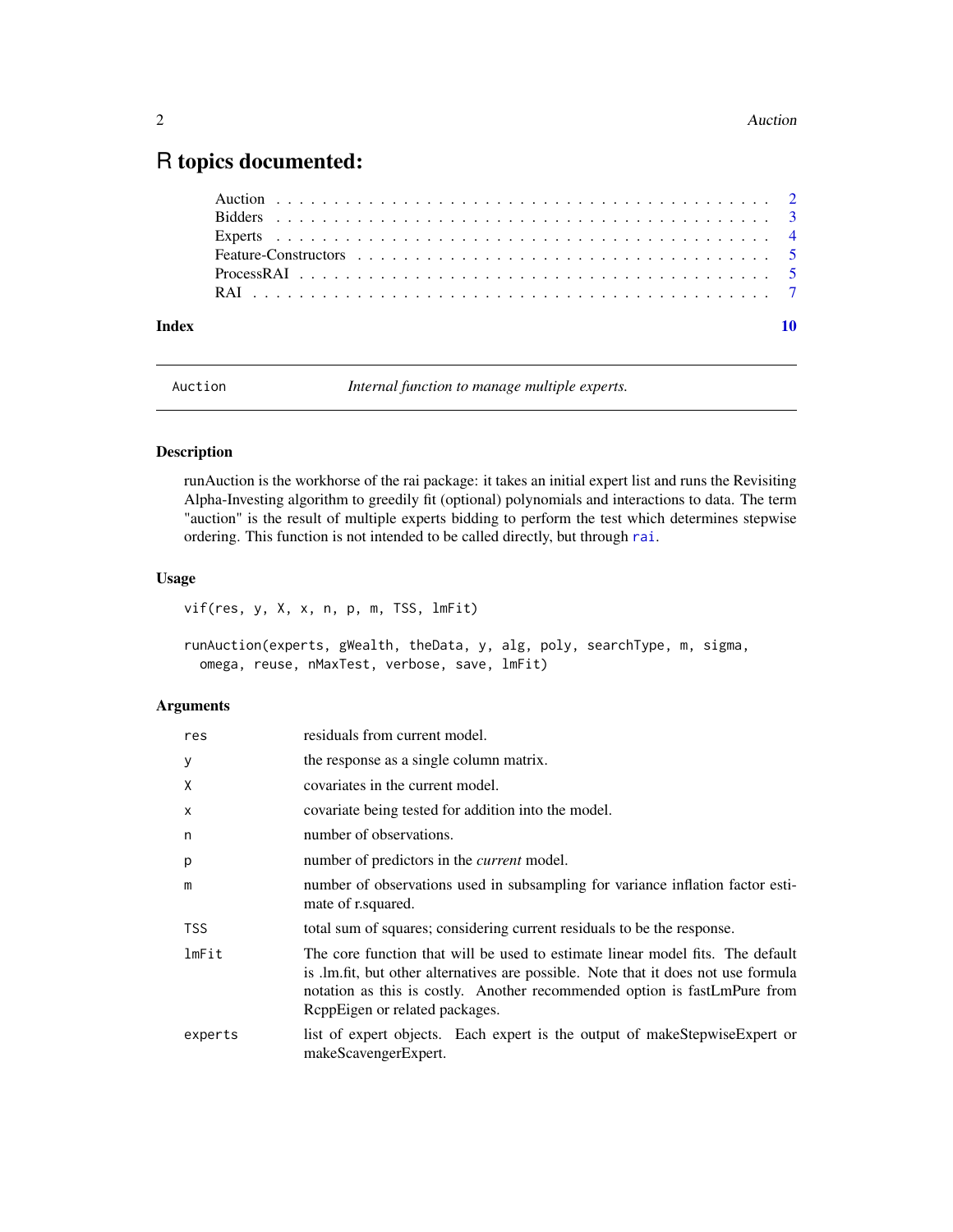#### <span id="page-2-0"></span>Bidders 3

| gWealth    | global wealth object, output of gWealthStep.                                                                                                                                         |
|------------|--------------------------------------------------------------------------------------------------------------------------------------------------------------------------------------|
| theData    | covariate matrix.                                                                                                                                                                    |
| alg        | algorithm can be one of "rai", "raiPlus", or "RH" (Revisiting Holm).                                                                                                                 |
| poly       | logical. Should the algorithm look for higher-order polynomials?                                                                                                                     |
| searchType | A character string specifying the prioritization of higher-order polynomials. One<br>of "breadth" (more base features) or "depth" (higher order).                                    |
| sigma      | type of error estimate used in gWealthStep; one of "ind" or "step".                                                                                                                  |
| omega      | return from rejecting a test in Alpha-Investing.                                                                                                                                     |
| reuse      | logical. Should repeated tests of the same covariate be considered a test of the<br>same hypothesis? Reusing wealth isn't implemented for RAI or RAI plus (effect<br>is negligible). |
| nMaxTest   | maximum number of tests                                                                                                                                                              |
| verbose    | logical. Should auction output be printed?                                                                                                                                           |
| save       | logical. Should the auction results be saved? If TRUE, returns a summary ma-<br>trix.                                                                                                |

#### Value

A list which includes the following components:

| formula  | final model formula.                                                                                 |
|----------|------------------------------------------------------------------------------------------------------|
| y        | response.                                                                                            |
| X        | model matrix from final model.                                                                       |
| features | list of interactions included in formula.                                                            |
| summary  | included if save=TRUE; matrix where each row contains the summary informa-<br>tion of a single test. |

Bidders *Making Bidder Objects*

#### Description

These functions create objects that manage alpha-wealth. There is only one stepwise "bidder" that manages the global wealth (gWealth) but it can have multiple "offspring" when searching for polynomials. The outer [rai](#page-6-1) function creates one gWealthStep object and one stepwise bidder at the beginning. The stepwise bidder makes a local modification to gWealth, though bidAccepted/bidRejected still call gWealth. More stepwise bidders are created as "scavengers" tied to the global wealth. Defaults are not set because these are internal functions called by [rai](#page-6-1) and [runAuction](#page-1-1) and all arguments are required.

#### Usage

gWealthStep(wealth, alg, r, TSS, p, reuse, rmse, df)

makeStepwiseBidder(gWealth)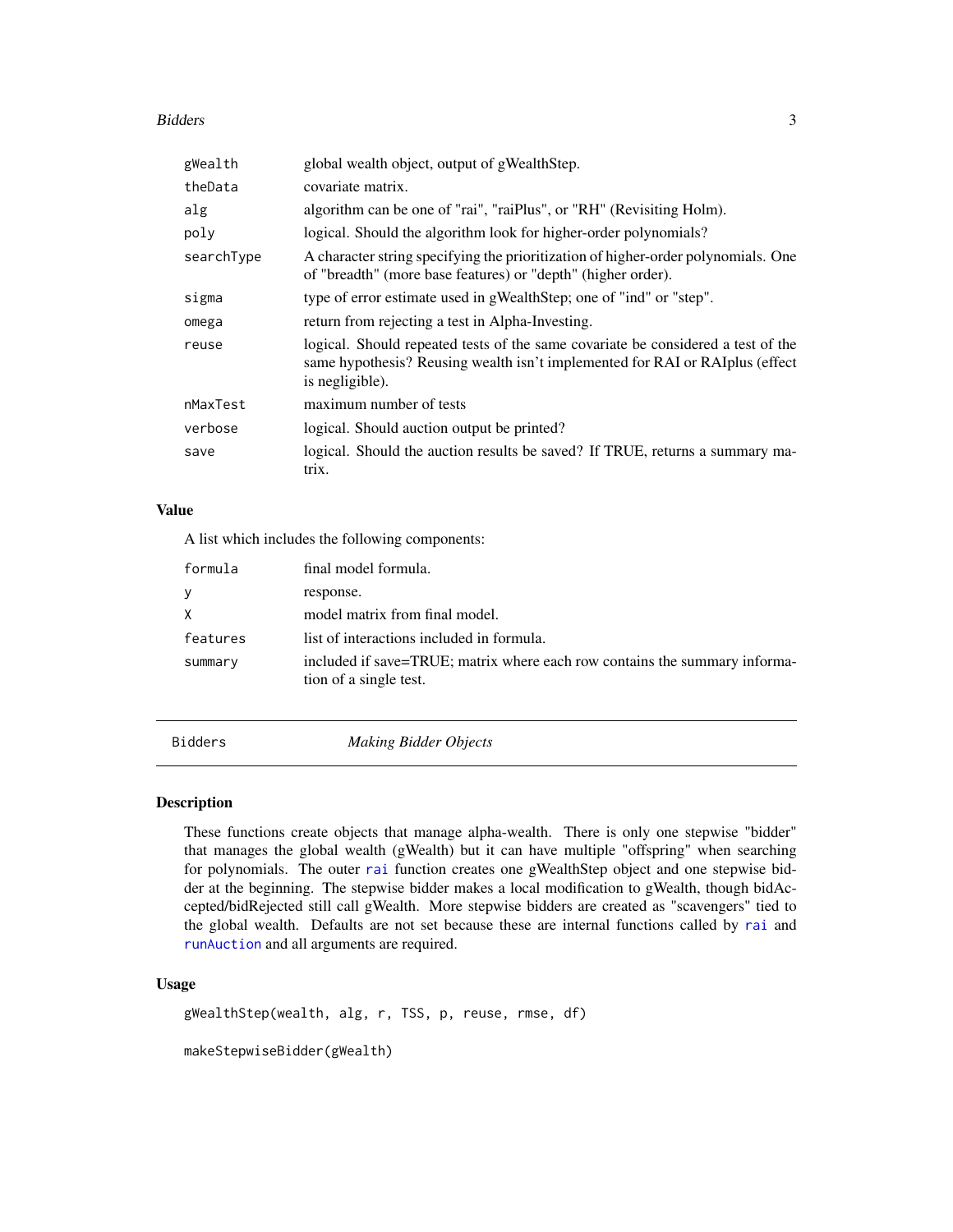#### <span id="page-3-0"></span>Arguments

| wealth     | starting alpha-wealth.                                                                                       |
|------------|--------------------------------------------------------------------------------------------------------------|
| alg        | algorithm can be one of "rai", "raiPlus", or "RH" (Revisiting Holm).                                         |
| r          | RAI rejects tests which increase $R^2$ by a factor r <sup><math>\wedge</math></sup> s, where s is the epoch. |
| <b>TSS</b> | total sum of squares of the response.                                                                        |
| p          | number of covariates (only used when $alg == "RH"$ ).                                                        |
| reuse      | logical. Should repeated tests of the same covariate be considered a test of the<br>same hypothesis?         |
| rmse       | initial (or independent) estimate of residual standard error                                                 |
| df         | degrees of freedom of rmse.                                                                                  |
| gWealth    | a global wealth object; output of gWealthStep.                                                               |

#### Value

A closure containing a list of functions.

Experts *Making Expert Objects*

#### Description

Experts are the "actors" which "bid" to see who conducts the next test. They contain an object "bidder" that determines bidding strategy and an object "constructor" that determines which feature it wants to text next. The [runAuction](#page-1-1) function calls functions from experts and gWealth. The makeExpert function is not called directly, but through makeStepwiseExpert or makeScavengerExpert. Defaults are not set because these are internal functions called by [rai](#page-6-1) and [runAuction](#page-1-1) and all arguments are required.

#### Usage

```
makeExpert(bidder, constructor)
```
makeStepwiseExpert(gWealth, ncolumns)

makeScavengerExpert(gWealth, theModelFeatures, name)

#### Arguments

| bidder           | bidder object; output of makeStepwiseBidder.                                   |  |
|------------------|--------------------------------------------------------------------------------|--|
| constructor      | constructor object; output of makeRawSource or makeLocalScavenger.             |  |
| gWealth          | global wealth object, output of gWealthStep.                                   |  |
| ncolumns         | number of features the constructor should manage, thought of as columns of the |  |
|                  | design matrix.                                                                 |  |
| theModelFeatures |                                                                                |  |
|                  | list of feature names in the model when the feature was rejected.              |  |
| name             | name of base feature used in interactions with other features in the model.    |  |
|                  |                                                                                |  |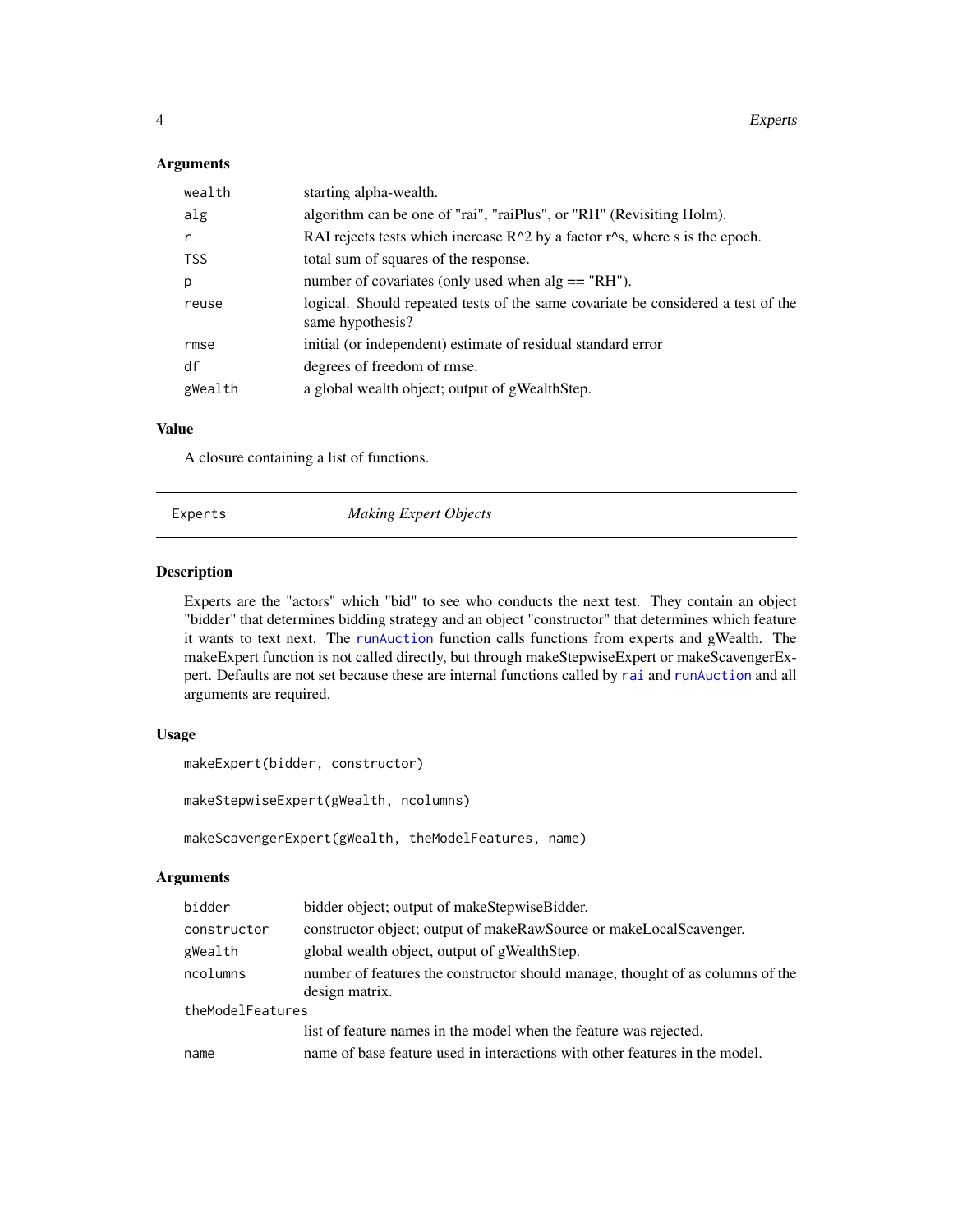#### <span id="page-4-0"></span>Feature-Constructors 5

#### Value

A closure containing a list of functions.

Feature-Constructors *Making Source Objects*

#### Description

These functions create and manage the features to test. The raw source only tests marginal features (the covariates in the design matrix) while the scavenger source tests for interactions between a base feature and those features already in the model. makeLocalScavenger builds on makeRawSource. Defaults are not set because these are internal functions called by [rai](#page-6-1) and [runAuction](#page-1-1) and all arguments are required.

#### Usage

```
makeRawSource(ncolumns)
```
makeLocalScavenger(theModelFeatures, name)

#### Arguments

| ncolumns         | number of features this constructor should manage, thought of as columns of the<br>design matrix. |
|------------------|---------------------------------------------------------------------------------------------------|
| theModelFeatures |                                                                                                   |
|                  | other features currently in the model.                                                            |
| name             | name of the base feature with which to create interactions.                                       |

#### Value

A closure containing a list of functions.

ProcessRAI *Summarising RAI Output*

#### Description

Processes the output from the [rai](#page-6-1) function. Requires dplyr, tibble, and ggplot2 packages.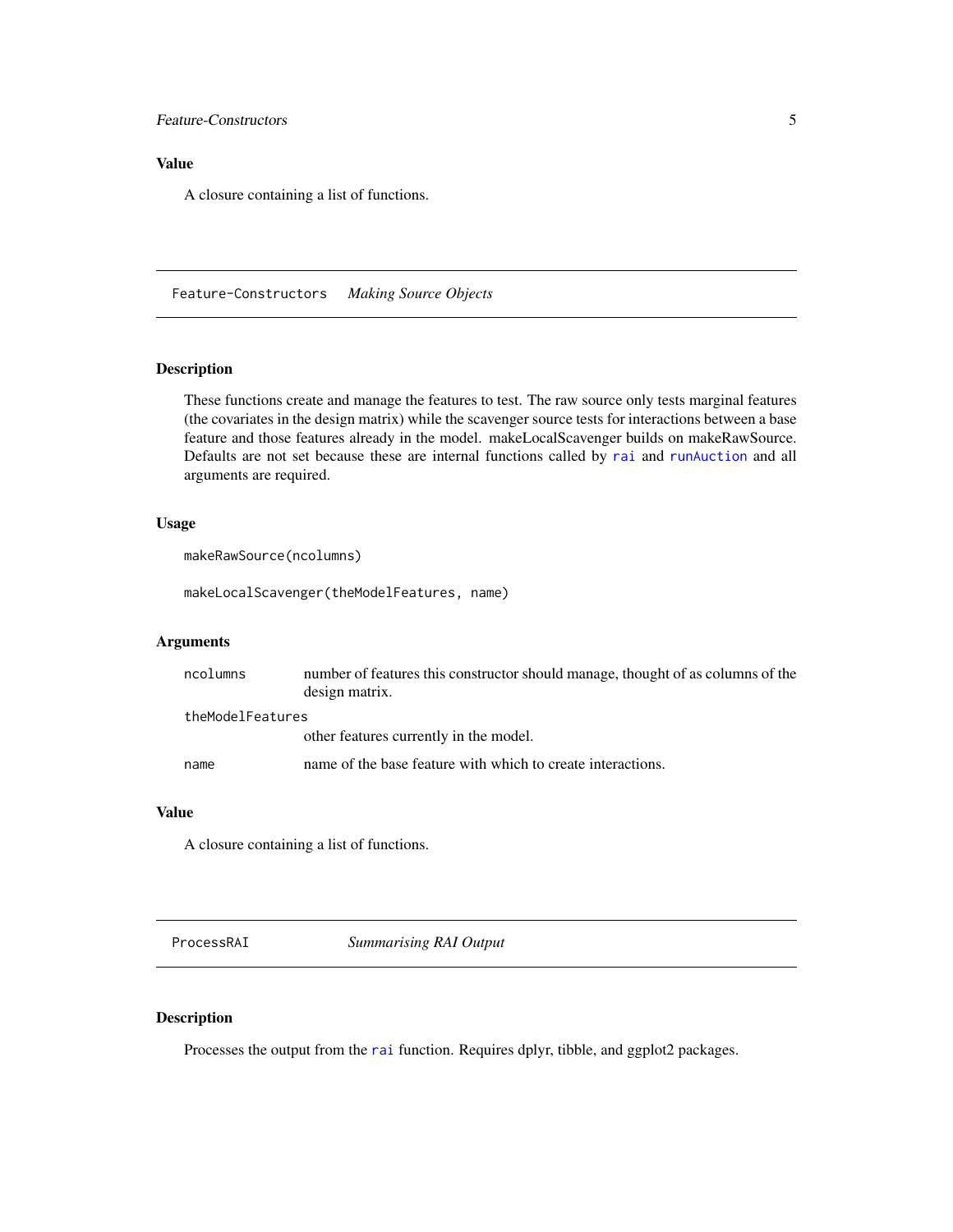#### Usage

```
plot_ntest_rS(rawSum)
plot_ntest_wealth(rawSum)
## S3 method for class 'rai'
predict(object, newdata = NULL, alpha = NULL,
 omega = NULL, ...## S3 method for class 'rai'
summary(object, ...)
```
#### Arguments

| rawSum    | processed version of rai summary stored as a tibble with correct column parsing.                                        |
|-----------|-------------------------------------------------------------------------------------------------------------------------|
| object    | an object of class rai; expected to be the list output from the rai function.                                           |
| newdata   | an optional data frame in which to look for variables with which to predict. If<br>omitted, the fitted values are used. |
| alpha     | level of procedure.                                                                                                     |
| omega     | return from rejecting a test in Alpha-Investing $(\leq a)$ lpha).                                                       |
| $\ddotsc$ | additional arguments affecting the summary or predict methods.                                                          |

#### Value

A list which includes the following components:

| plot_rS     | plot of the change in r. squared over time (number of tests conducted).                                                                                                                                              |
|-------------|----------------------------------------------------------------------------------------------------------------------------------------------------------------------------------------------------------------------|
| plot_wealth | plot of the change in r. squared over time (number of tests conducted).                                                                                                                                              |
| experts     | summary of expert performance: number of features, number of rejections, or-<br>der in which they were added to the expert list.                                                                                     |
| tests       | table of number of times features were tested: how many features tested k times;<br>which expert(s) conducted tests.                                                                                                 |
| epochs      | in which epochs were tests rejected and the corresponding rejection thresholds.                                                                                                                                      |
| stats       | summary statistics: number of tests, number of epochs, bound on percentage re-<br>duction in ESS by adding a single feature, number of passes through to features,<br>final r. squared, cost of raiplus (0 for rai). |
| options     | options given to RAI: algorithm, searchType, poly, startDegree, r.                                                                                                                                                   |

#### Examples

```
data("CO2")
theResponse = CO2$uptake
theData = CO2[,-5]
rai_out = rai(theData, theResponse)
summary(rai_out) # summary information including graphs
predict(rai_out) # fitted values from selected model
```
<span id="page-5-0"></span>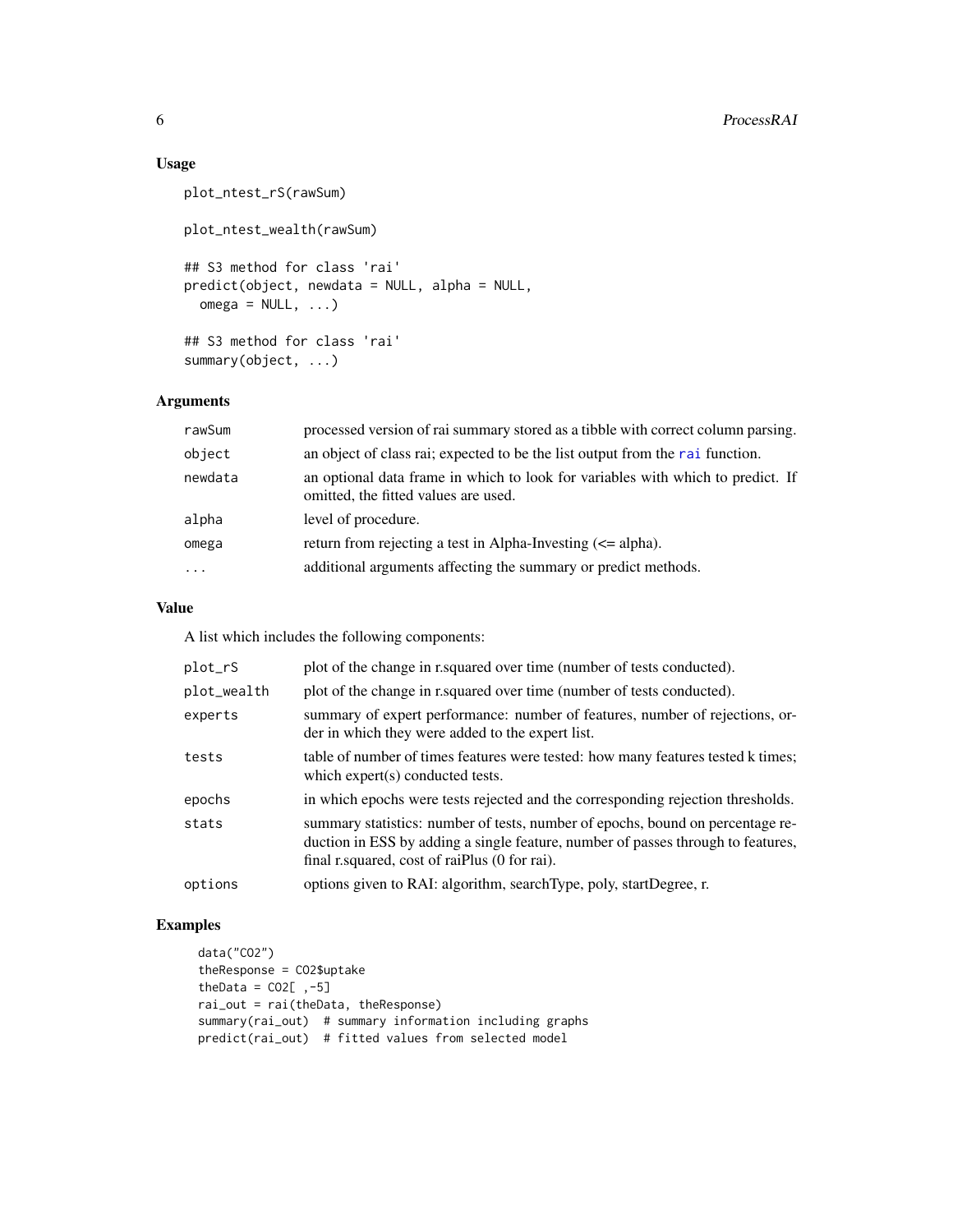#### <span id="page-6-1"></span><span id="page-6-0"></span>Description

The function rai is a wrapper that creates and manages the inputs and outputs of the [runAuction](#page-1-1) function. Using poly=FALSE is an efficient and statistically valid way to run and terminate stepwise regression. The function prepareData is provided in order to make generating predictions on test data easier: it is used by rai to process the data prior to running, and is necessary to make column names and information match in order to use the model object returned by rai.

#### Usage

```
prepareData(theData, poly = TRUE, startDeg = 1)
is.rai(x)
rai(theData, theResponse, alpha = 0.1, alg = "rai", r = 0.8,
  poly = alg != "RH", startDeg = 1, searchType = "breadth",
 m = 500, sigma = "step", rmse = NA, df = NA, omega = alpha,
  reuse = (alg == "RH"), maxTest = Inf, verbose = FALSE,
  save = TRUE, ImFit = .lm.fit)
```
#### Arguments

| theData     | matrix of covariates.                                                                                                                                                                                                                                                                                     |
|-------------|-----------------------------------------------------------------------------------------------------------------------------------------------------------------------------------------------------------------------------------------------------------------------------------------------------------|
| poly        | logical. Should the algorithm look for higher-order polynomials?                                                                                                                                                                                                                                          |
| startDeg    | This is the starting degree for polynomial regression. It allows the search to<br>start with lower order polynomials such as square roots. This alleviates some<br>problems with high-dimensional polynomials as a 4th degree polynomial where<br>startDeg=1/2 is only a quadratic on the original scale. |
| X           | an R object.                                                                                                                                                                                                                                                                                              |
| theResponse | response vector or single column matrix.                                                                                                                                                                                                                                                                  |
| alpha       | level of procedure.                                                                                                                                                                                                                                                                                       |
| alg         | algorithm can be one of "rai", "raiPlus", or "RH" (Revisiting Holm).                                                                                                                                                                                                                                      |
| r           | threshold parameter, with $0 < r < 1$ . RAI rejects tests which increase remaining<br>$R^2$ by a factor r <sup><math>\wedge</math></sup> s, where s is the epoch. Larger values of r yield a closer<br>approximation to stepwise regression.                                                              |
| searchType  | A character string specifying the prioritization of higher-order polynomials. One<br>of "breadth" (more base features) or "depth" (higher orders).                                                                                                                                                        |
| m           | number of observations used in subsampling for variance inflation factor esti-<br>mate of r.squared. Set m=Inf to use full data.                                                                                                                                                                          |
| sigma       | type of error estimate used; one of "ind" or "step". If "ind", you must provide a<br>numeric value for rmse and df.                                                                                                                                                                                       |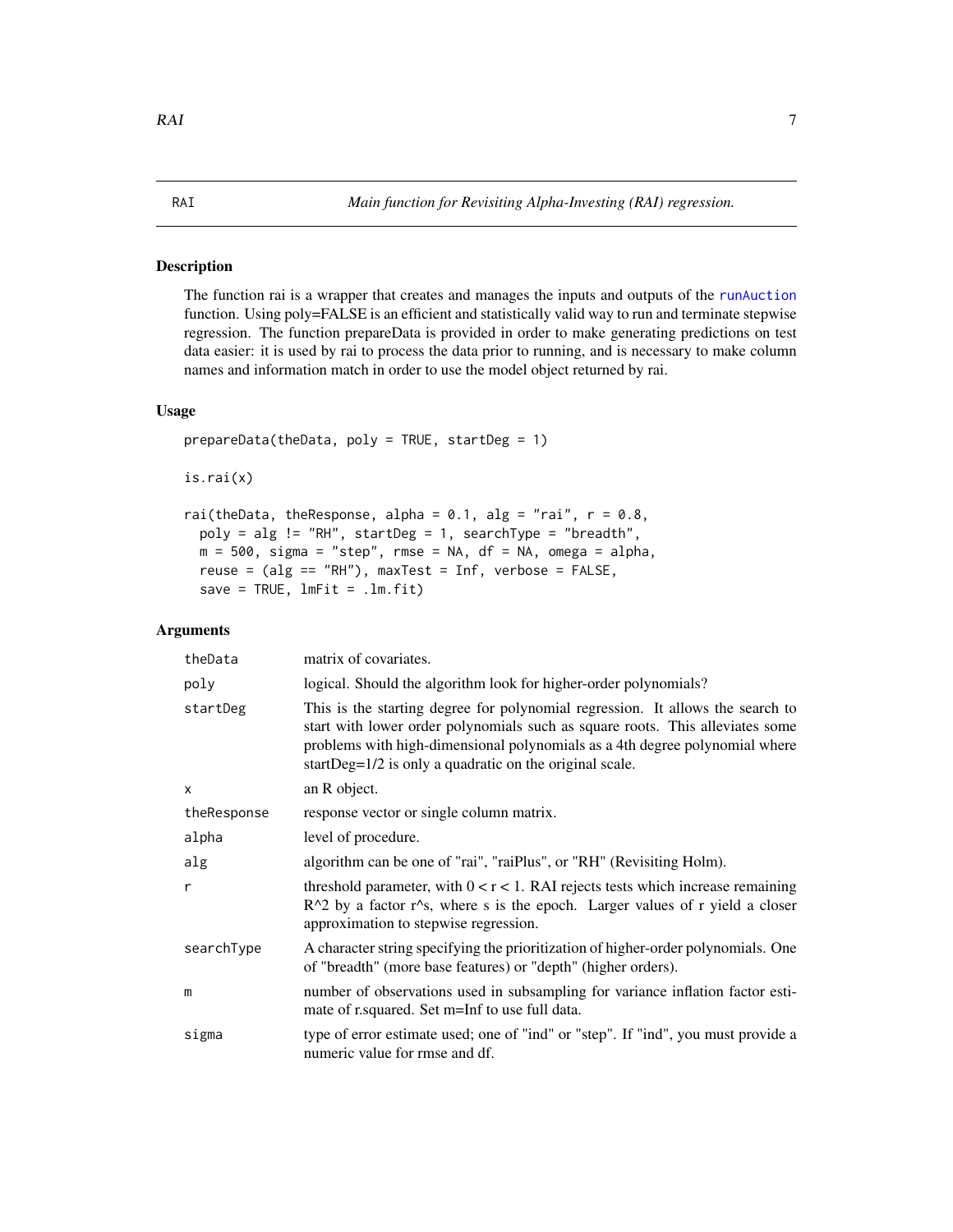| rmse    | user provided value for rmse. Must be used with sigma="ind".                                                                                                                                                                                                                        |
|---------|-------------------------------------------------------------------------------------------------------------------------------------------------------------------------------------------------------------------------------------------------------------------------------------|
| df      | degrees of freedom for user specified rmse. Must be used with sigma="ind".                                                                                                                                                                                                          |
| omega   | return from rejecting a test in Alpha-Investing $(\leq)$ alpha).                                                                                                                                                                                                                    |
| reuse   | logical. Should repeated tests of the same covariate be considered a test of the<br>same hypothesis? reusing wealth isn't implemented for RAI or RAI plus as the<br>effect is negligible.                                                                                           |
| maxTest | maximum number of tests.                                                                                                                                                                                                                                                            |
| verbose | logical. Should auction output be printed?                                                                                                                                                                                                                                          |
| save    | logical. Should the auction results be saved? If TRUE, returns a summary ma-<br>trix.                                                                                                                                                                                               |
| lmFit   | The core function that will be used to estimate linear model fits. The default<br>is .lm.fit, but other alternatives are possible. Note that it does not use formula<br>notation as this is costly. Another recommended option is fastLmPure from<br>ReppEigen or related packages. |

#### Details

Missing values are treated as follows: all observations with missing values in theResponse are removed; numeric columns in theData have missing values imputed by the mean of the column and an indicator column is added to note missingness; missing values in factor or binary columns are given the value "NA", which creates an additional group for missing values. Note that as rai is run using the output of model.matrix, it is not guaranteed that all categories from a factor are included in the regression. Column names may also be modified to be syntactically valid. The model object can be used to generate predictions on test data. Note that if default conversions were used when running rai, then they must be used again with prepareData for the test data prior to producing predictions.

#### Value

A list which includes the following components:

| y        | response.                                                                    |
|----------|------------------------------------------------------------------------------|
| X        | model matrix from final model.                                               |
| formula  | final model formula.                                                         |
| features | list of interactions included in formula.                                    |
| summary  | if save=TRUE, contains information on each test made by the algorithm.       |
| time     | run time.                                                                    |
| options  | options given to RAI: alg, search Type, poly, r, start Deg, alpha, omega, m. |
| subData  | subset of columns from the Data that are used in the final model.            |
| mode1    | linear model object using selected model                                     |

Summary and predict methods are provided in order to generate further output and graphics.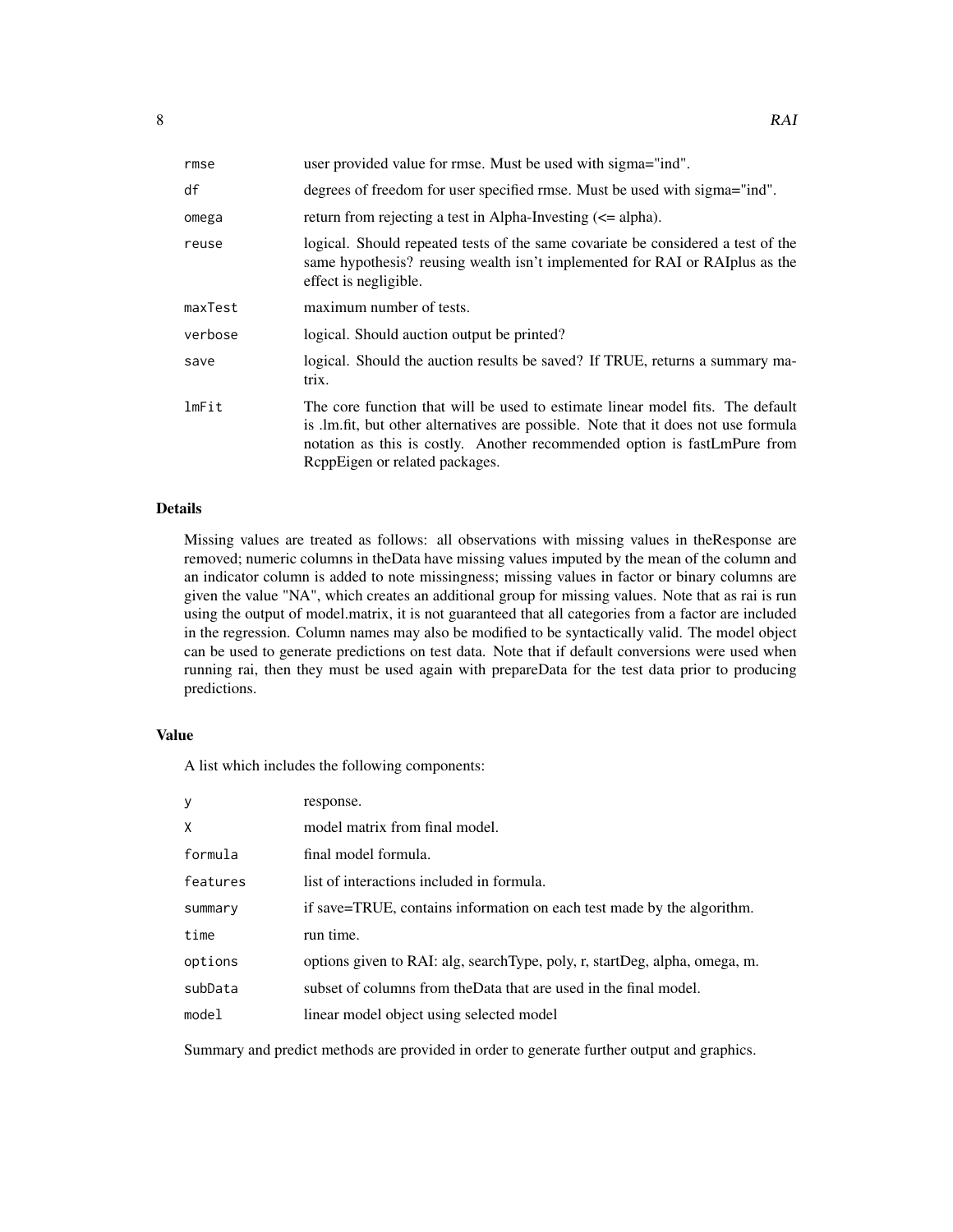#### RAI 9

### Examples

```
data("CO2")
theResponse = CO2$uptake
theData = CO2[,-5]
rai_out = rai(theData, theResponse)
summary(rai_out) # summary information including graphs
```